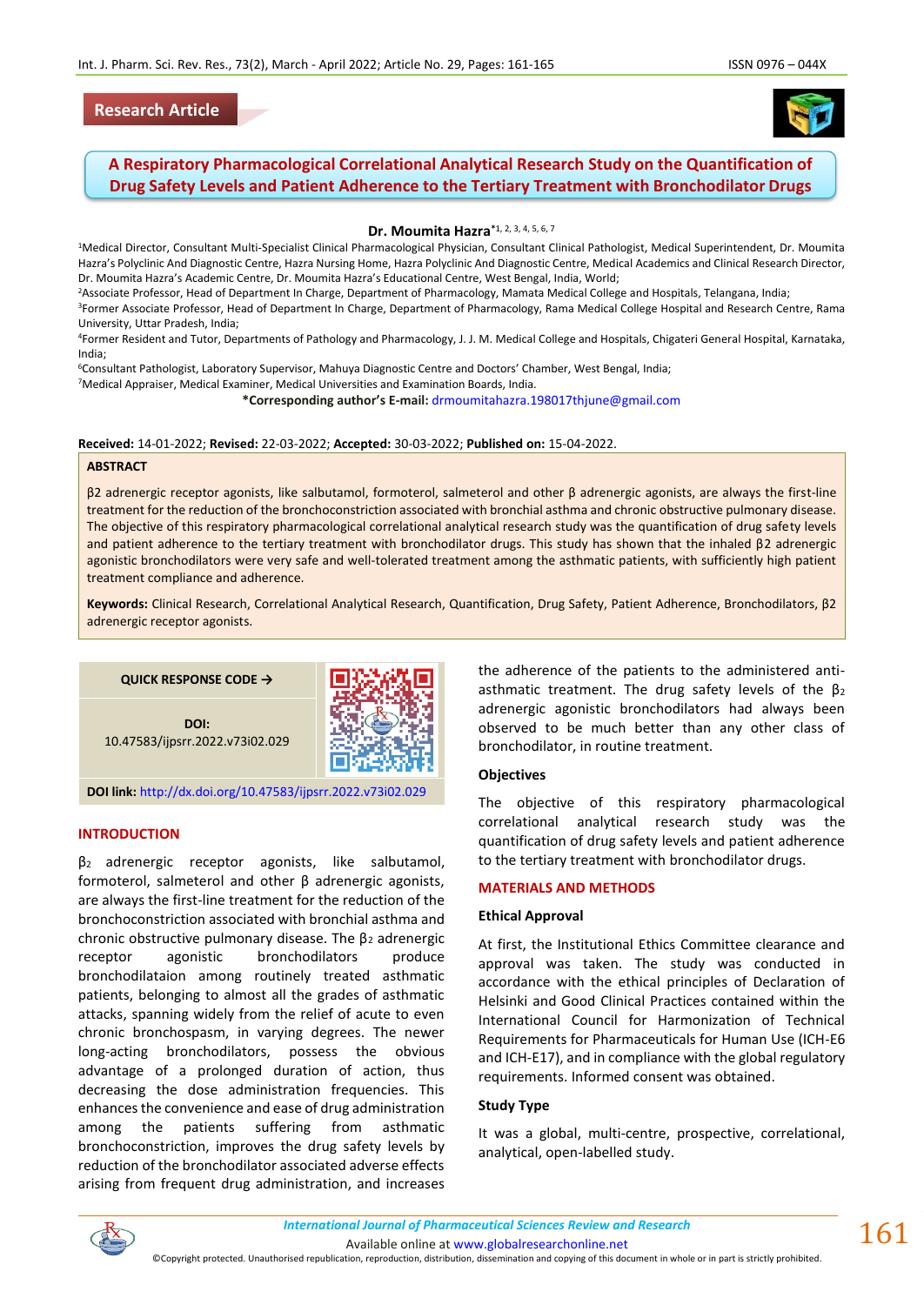### **Study Population**

The study population consisted of 43 global mild to early moderate bronchial asthmatic patients.

### **Selection Criteria of the patients**

### *The inclusion criteria were as follows:*

(i) patients of any gender, (ii) patients within 21 and 43 years, (iii) patients suffering from mild to moderate bronchial asthmatic patients, (iv) co-operative and conscious patients, (v) patients willing to undergo all pre and post- treatment investigations and willing to complete the entire course of treatment, (vi) patients who have given consent and are willing to go for a follow-up, (viii) patients not taking any previously started or any concomitant medication.

# *The exclusion criteria as follows:*

(i) uncooperative or unconscious patients, (ii) patients below 21 and above 43 years, (iii) patients presenting with any disease other than mild to moderate bronchial asthma, (iv) patients with a history of hypersensitivity to any of the study drugs, (v) patients with high risk diseases, cardiac, renal or any other associated complications or comorbidities, (vi) any chronic disease intervening with the study data, (vii) immunocompromised patients, (viii) patients suffering from gastrointestinal diseases like peptic ulcer, regional enteritis and ulcerative colitis, (ix) pregnant or lactating women (women of child bearing potential are required to have a negative urine pregnancy test result and to agree to use an effective form of contraception for the duration of study), (x) children or very old patients, (xi) other associated medical illness or disorders having impact on study results.

### **Study Period**

The study period, comprising of the periods for the research study and the compilation of the study literature, was 1 year, July, 2013 to September, 2013, and from June, 2021 to February, 2022.

### **Study Place**

The research study and the compilation of the study literature was done in the Departments of Pharmacology, Clinical Pharmacology, Evidence-Based Medicine, Respiratory Medicine, Molecular Medicine, and Clinical Research, in Dr. Moumita Hazra's Polyclinic And Diagnostic Centre, Hazra Nursing Home, Hazra Polyclinic And Diagnostic Centre, Dr. Moumita Hazra's Academic Centre, Dr. Moumita Hazra's Educational Centre, Mamata Medical College and Hospitals, Rama Medical College Hospital and Research Centre, Rama University, J. J. M. Medical College and Hospitals, Chigateri General Hospital, and Mahuya Diagnostic Centre and Doctors' Chamber.

# **Study Procedure**

43 global patients, with mild to early moderate asthma, were selected for this research study. After obtaining the clearance from the Institutional Ethics Committee and informed consent, the following data of the thorough patients' history with complete examination details and prescription patterns were obtained with the study proforma : the demographic characteristics, including age, gender, race, body mass index, duration of symptoms of asthma, severity of asthma symptoms, present controller medications, the patients' present and past history, smoking history, respiratory history including respiratory immunological history and history of allergy, chronic obstructive pulmonary disease and asthma, cardiac history, history of co-morbidities, family history, personal history, socio-economic history, reproductive history, concomitant medication history, and surgical history were recorded. The Saint George's Respiratory Questionnaire (SGRQ) scores, and the Baseline Dyspnoea Index (BDI) / Transition Dyspnoea Index (TDI) questionnaire scores, were recorded, to assess the effect of treatment on asthma. Details of complete general physical examination, and systemic examination, including oto-rhino-laryngotracheal, respiratory and cardio-pulmonary examinations, were recorded. Pulse rate, oxygen saturation of arterial haemoglobin (SpO2) and respiratory rate were recorded with a Peak Flow Meter. Spirometric variables like peak expiratory flow rate (PEFR), forced expiratory volume in 1 second (FEV1), forced vital capacity (FVC) and FEV1/FVC, were recorded, after giving bronchodilators, by metered dose inhaler. The patients were prescribed the treatment of inhaled bronchodilators with a metered dose inhaler, 2 puffs in each nostril, once in the early morning, and once in the early evening, for the required treatment timeschedules, depending on the progressing disease severity and prognosis, of the asthmatic patients. After each inhalation dose, the patients were monitored for 24 hours, for the occurrence of any adverse effect, like headache, tremor, irritation in the oral cavity and palpitation, with Adverse Event Case Report Forms. The study findings were recorded and thoroughly analysed. Then the drug safety levels of the bronchodilators was quantitatively appraised. The patients' participation assessment and the adherence of the asthmatic patients to the tertiary bronchodilator treatment was done by recording and thoroughly analysing the total number of patient participants, the total number of patients who completed the study thoroughly, the total number of drop-out patients due to adverse effects, the total number of patients who were lost to follow-up and the total number of patients who withdrew voluntarily.

### **Statistical analysis**

The study findings were statistically analysed, with tabular illustrations, along with the test of significance, being denoted by the p-value (p-value  $\leq$  0.05: statistically significant), and subsequent graphical illustrations, in percentages.

### **RESULTS**

In this study, the demographic patient characteristics were comparable. There were no occurrence of any adverse drug reaction with the inhaled  $β_2$  adrenergic agonistic

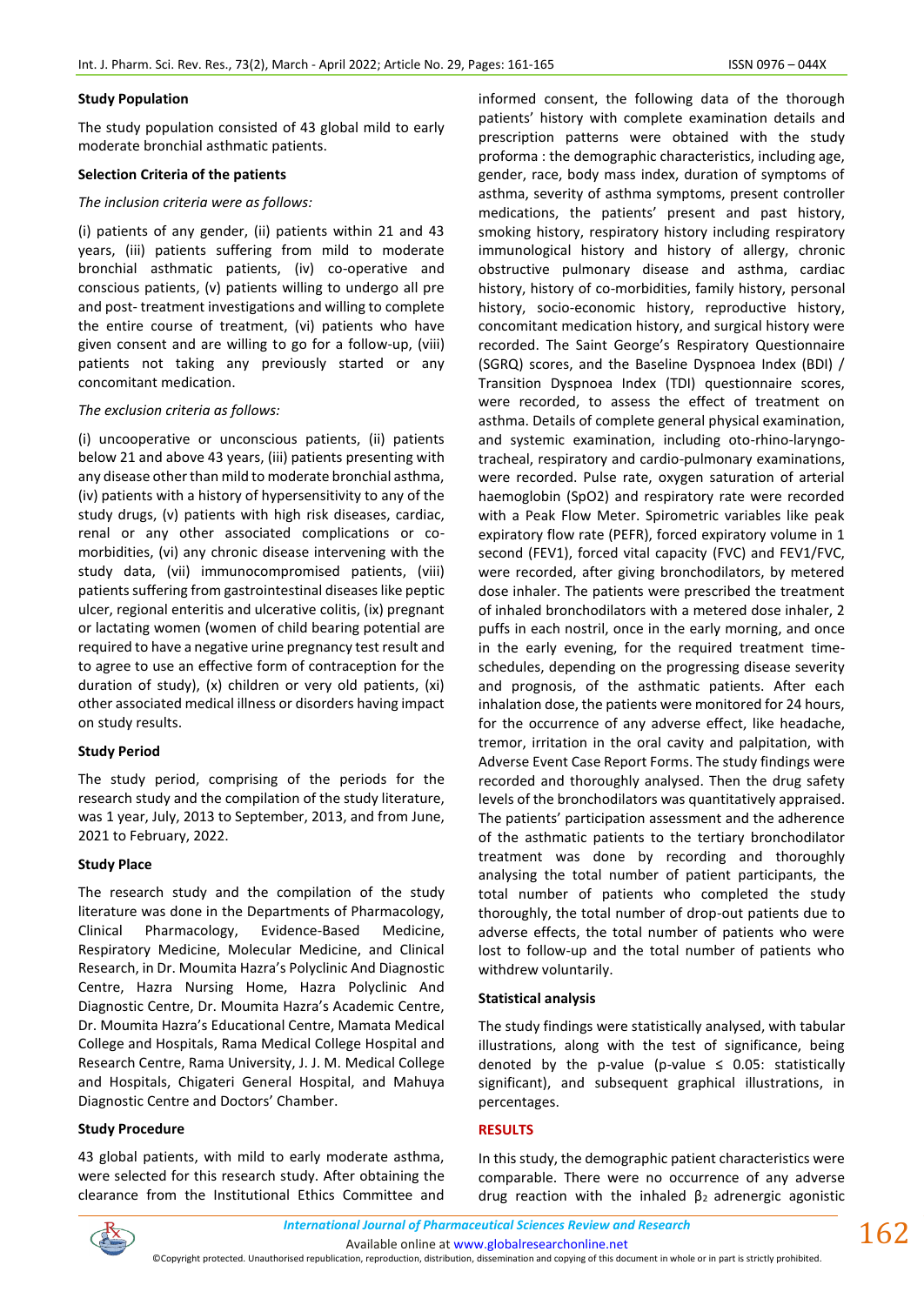bronchodilators, 2 puffs in each nostril twice a day, as shown in Table 1. The adverse effects of the bronchodilators were not statistically significant, and the inhalation of the bronchodilators, were safe and tolerable. Therefore, on graphical illustration, as shown in Figure 2, the drug safety level was 100% for the inhaled  $\beta_2$ adrenergic agonistic bronchodilators.

| Table 1: Adverse Drug Reactions of Bronchodilators and their Frequency |  |  |
|------------------------------------------------------------------------|--|--|
|------------------------------------------------------------------------|--|--|

| SI.<br>No. | Adverse drug reactions of bronchodilators 2<br>puffs in each nostril BD | Number of patient occurrence of<br>adverse drug reactions (n=43) | p-value         |
|------------|-------------------------------------------------------------------------|------------------------------------------------------------------|-----------------|
|            | Headache                                                                | O                                                                | Non-significant |
|            | Tremor                                                                  | 0                                                                | Non-significant |
| 3.         | Irritation in oral cavity                                               | 0                                                                | Non-significant |
| 4.         | Palpitation                                                             | 0                                                                | Non-significant |



**Figure 1:** Drug Safety Levels of β2 Adrenergic Agonistic Bronchodilators



**Figure 2:** Patient Adherence to β<sup>2</sup> Adrenergic Agonistic Bronchodilators

As for the patients' participation assessment and the adherence of the asthmatic patients to the bronchodilator treatment, as shown in Figure 2, 43 global asthmatic patients suffering from mild to early moderate asthma, had participated in the study. All the patients completed the treatment thoroughly. There were no drop-out patients due to adverse effects, none was lost to follow-up and none of the patients withdrew voluntarily. Therefore, the patients' adherence to treatment was very high.

# **DISCUSSION**

Among the wide ranges of  $\beta_2$  agonists, the short-acting  $\beta_2$ agonists, salbutamol, terbutaline, levalbuterol and pirbuterol, have the shortest half-life, short duration of action and cause immediate relief of acute symptoms; the long-acting β2 agonists, salmeterol, formoterol, have a long half-life, long duration of action and cause a prolonged relief of symptoms; and the ultra-long-acting  $β_2$  agonists, indacaterol, olodaerol, vilanterol, formoterol, have the longest of half-lives, longer duration of action and cause a sustained symptomatic relief. The prolonged duration of action of the long-acting and ultra-long-acting  $\beta_2$  agonists is effected by the decrease in the susceptibility of  $\beta_2$  agonists to catechol O-methyl transferase and monoxidase enzymes which initiates oxidative deamination and methylation for inactivating  $β<sub>2</sub>$  agonists.

The selective liganding of  $\beta_2$  agonists to the adrenergic receptors, causes the activation of the  $β<sub>2</sub>$  adrenergic receptors. This activates a transmembrane signal cascade involving the G protein Gs and adenylyl cyclase, which acts as the effector. Subsequently, adenylyl cyclase increases the intracellular cAMP by ATP hydrolysis. The elevated levels of cAMP activates the cAMP dependent protein kinase A, which in turn phosphorylates the intracellular substrates, resulting in various pharmacological and cellular responses. These responses are mediated by the cascade of intracellular pharmacodynamic signals caused by the phosphorylation of Gq coupled receptors through the action of protein kinase A in the bronchial smooth muscles. This causes a reduction in the intracellular  $Ca<sup>2+</sup>$  and also decrease the sensitivity of Ca<sup>2+</sup>. The change in the Ca<sup>2+</sup> levels inhibits the myosin light chain phosphorylation,

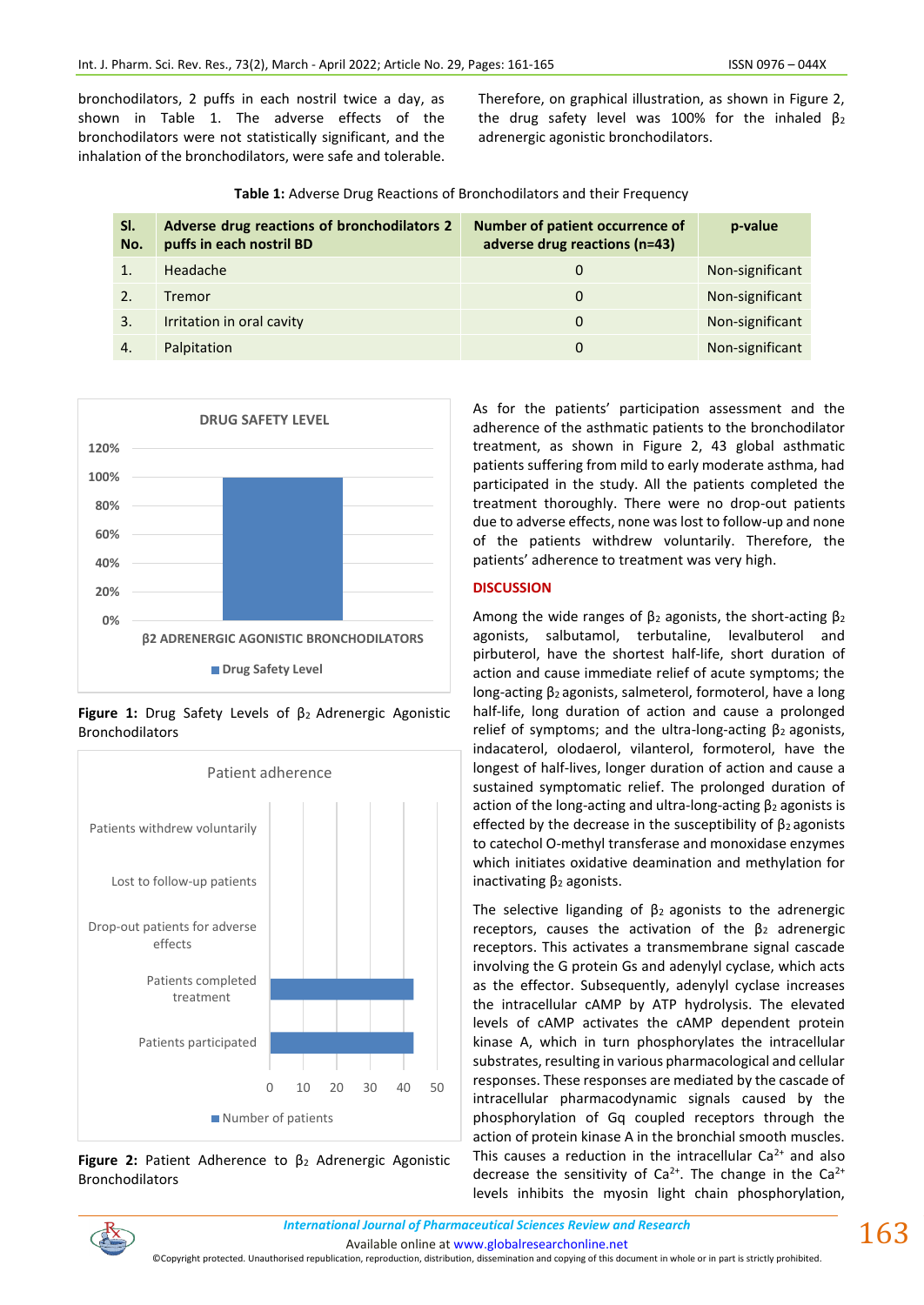which prevents the bronchial smooth muscle contraction and causes bronchodilatation.  $\beta_2$  agonists also has bronchial smooth muscular anti-inflammatory activity. This is caused due to the inhibition of different inflammatory pharmacodynamic mechanisms, brought about by the reduction of intercellular adhesion molecule-1, reduced release of granulocyte-macrophage colony-stimulating factors, and stabilisation of mast cell degranulation. $1-4$ 

In this study, it was found that the demographic patient characteristics were comparable. As there were no occurrence of any adverse drug reaction with the inhaled  $β<sub>2</sub>$ adrenergic agonistic bronchodilators, administered 2 puffs in each nostril twice a day, depending on the progressing disease severity and prognosis, of the asthmatic patients, and the adverse effects of the bronchodilators were not statistically significant, thus, the inhalation of the bronchodilators, were safe and tolerable, among the mild to early moderate asthmatic patients. The drug safety levels was found to be 100% for the inhaled β2 adrenergic agonistic bronchodilators, proving the bronchodilators to be very safe for the treatment of the asthmatic patients. As for the asthmatic patients' participation assessment and the adherence to the bronchodilator treatment, 43 global asthmatic patients suffering from mild to early moderate asthma, had participated in the study; all the patients completed the treatment thoroughly; there were no dropout patients due to adverse effects; none was lost to followup and none of the patients withdrew voluntarily. Therefore, the patients' adherence to treatment was very high.

### **CONCLUSIONS**

Therefore, this study has shown that the inhaled  $\beta_2$ adrenergic agonistic bronchodilators were very safe and well-tolerated treatment among the asthmatic patients, with sufficiently high patient treatment compliance and adherence.

**Acknowledgements:** My gratitude to the Departments of Pharmacology, Clinical Pharmacology, Evidence-Based Medicine, Respiratory Medicine, Molecular Medicine, and Clinical Research, in Dr. Moumita Hazra's Polyclinic And Diagnostic Centre, Hazra Nursing Home, Hazra Polyclinic And Diagnostic Centre, Dr. Moumita Hazra's Academic Centre, Dr. Moumita Hazra's Educational Centre, Mamata Medical College and Hospitals, Rama Medical College Hospital and Research Centre, Rama University, J. J. M. Medical College and Hospitals, Chigateri General Hospital, and Mahuya Diagnostic Centre and Doctors' Chamber, for the successful completion of this clinical research project.

### **REFERENCES**

- 1. Hazra M. Pharmacokinetic dose-deceleration study in evidence-based medical pharmacovigilance evaluation of anti-asthmatic aerosolised levosalbutamol, and qualitative pharmacogenomic association analysis between *ADRB2* genetic polymorphisms and  $\beta_2$  sympathomimetic mechanisms: a mixed method clinical research. Int J Curr Med Pharm Res. 2022; 08(01): 28-32.
- 2. Hazra M. A pharmacoepidemiological study of prescription patterns of  $β<sub>2</sub>$  sympathomimetic bronchodilators in exacerbation of non-severe asthma in tertiary care hospitals, not needing hospitalization. Int J Basic Clin Pharmacol. 2019; 8(12): 2674-2680.
- 3. Hazra M. A comparative safety assessment of levosalbutamol and salbutamol, with the conventional drug delivery system, metered-dose inhaler, in mild asthma; with a pharmacovigilance monologue. Int J Sci Stud. 2022; 9(10): 22- 27.
- 4. Hazra M, Geetha M, Somashekar HS, Arun BJ, Vidyasagar B. A study comparing rescue medications: arformoterol and salbutamol nebulisation in exacerbation of non-severe asthma at a tertiary care centre, not needing hospitalization. Int J Pharm Sci Res. 2013; 4(8): 3151-3156.

**Source of Support:** The author(s) received no financial support for the research, authorship, and/or publication of this article.

**Conflict of Interest:** The author(s) declared no potential conflicts of interest with respect to the research, authorship, and/or publication of this article.

For any question relates to this article, please reach us at: [globalresearchonline@](mailto:editor@globalresearchonline.net)rediffmail.com

New manuscripts for publication can be submitted at: [submit@globalresearchonline.net](mailto:submit@globalresearchonline.net) and [submit\\_ijpsrr@rediffmail.com](mailto:submit_ijpsrr@rediffmail.com)

## **Corresponding author biography: Dr. Moumita Hazra**



Dr. Moumita Hazra is qualified as an MBBS (Medicine), DCP (Clinical Pathology) (Haematology, Cytopathology, Molecular Diagnostics), MD (Pharmacology) (Clinical Pharmacology, Pharmacotherapeutics, Pharmacoepidemiology, Pharmacovigilance, Pharmacogenomics, Evidence Based Medicine, Medical Education, Obstetric and Gynaecological Reproductive Endocrinological Pharmacology, Diabetological Endocrinological Pharmacology, Neonatal Pharmacology, Respiratory Pharmacology, Clinical Medical Pharmacology, Cancer Immunotherapy), MBA (Hospital Management) (Operations Management), PGDCR (Clinical Research) (Medical Research Methods, Clinical Research Ethics); FIAMS (Pathology); Associate MRCP (Clinical Medicine), Associate MRCOG (Obstetrics and Gynaecology); MIPS (Pharmacology), MISRPT (Rational Pharmacotherapeutics, Pharmaco-Haemo-MaterioVigilance), MCCP (Chest Medicine), MIAC (Cytology and Cytopathology), MIAPM (Pathology), MKCIAPM (Pathology), MIMA (Medicine).



*International Journal of Pharmaceutical Sciences Review and Research International Journal of Pharmaceutical Sciences Review and Research*

Available online a[t www.globalresearchonline.net](http://www.globalresearchonline.net/)